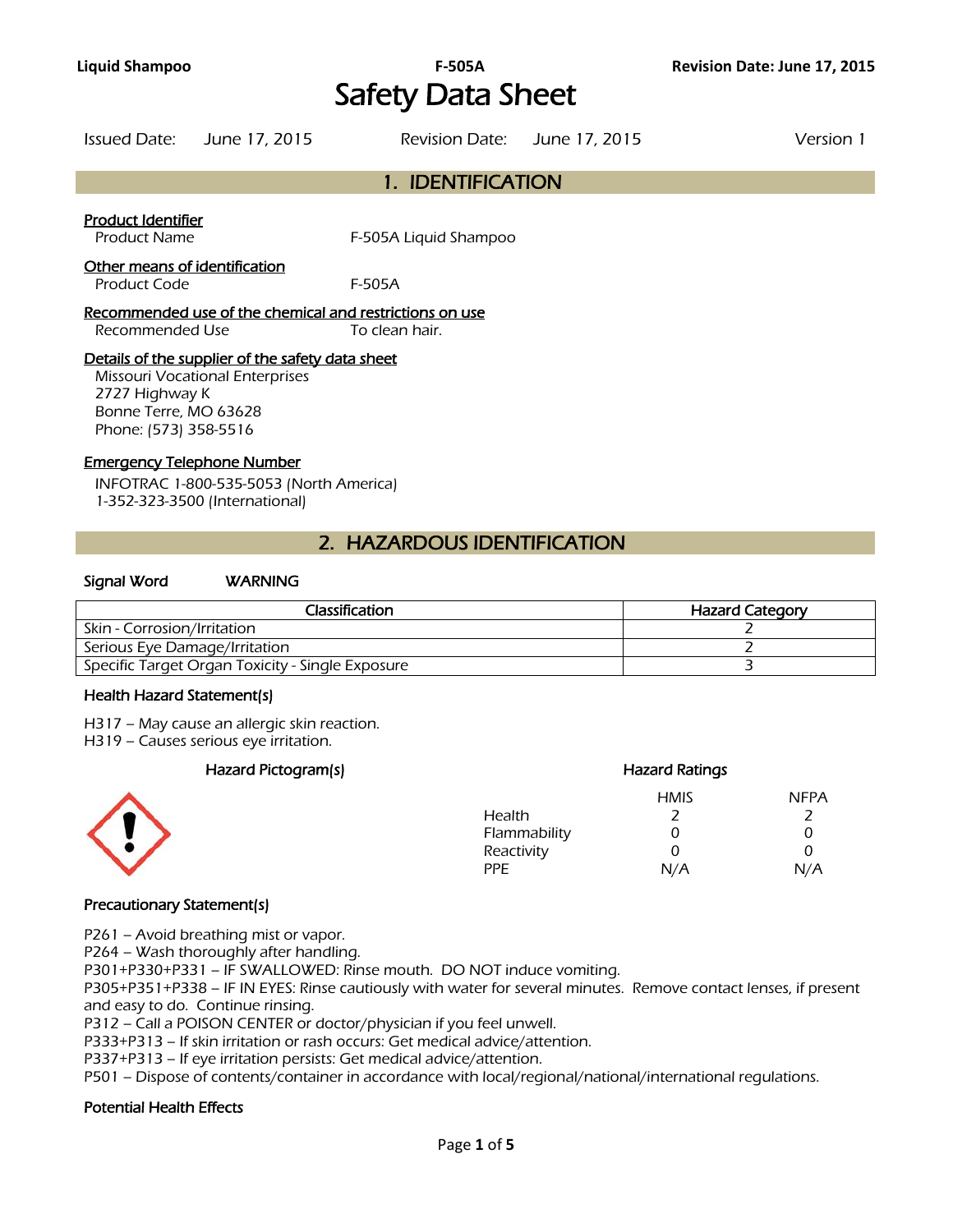Skin Contact May cause skin irritation/burns. Eye Contact May cause eye damage. **Inhalation** May cause respiratory irritation. Ingestion May be harmful if swallowed.

# 3. COMPOSITION/INFORMATION ON INGREDIENT

| <b>Chemical Name/Pure Substance</b> | CAS#        | Weight-% |
|-------------------------------------|-------------|----------|
| Water                               | 7732-18-5   | 65-75    |
| CalBlend DF                         | Proprietary | 25-30    |
| Caltain C-35                        | Proprietary | 1-5      |
| Supreme Salt Fines                  | 7647-14-5   | $1-5$    |
| Isocil IG                           | Proprietary | 0-2      |
| Citric Acid                         | 77-97-9     | $0 - 5$  |
|                                     |             |          |

\*\*If Chemical Name/CAS No is "proprietary" and/or Weight-% is listed as a range, the specific chemical identity and/or percentage of composition has been withheld as a trade secret.

# 4. FIRST-AID MEASURES

General Advice If you feel unwell, seek medical advice (show label where possible).

- Eye Contact Rinse cautiously with water for several minutes. Remove contact lenses, if present and easy to do. Continue rinsing. Get medical advice/attention.
- Skin Contact Take off contaminated clothing. Wash contaminated clothing before reuse. If skin irritation persists, call a physician.
- **Inhalation** Remove victim to fresh air and keep at rest in a position comfortable for breathing. Call a POISON CENTER or doctor/physician if you feel unwell.
- **Ingestion** Rinse mouth. Do NOT induce vomiting. Call a POISON CENTER or doctor/physician if you feel unwell.

## Most important symptoms and effects

Symptoms Prolonged contact may cause painful stinging or burning of eyes and lids, watering of eye, and irritation. Prolonged contact may even cause severe skin irritation or mild burn.

# 5. FIRE-FIGHTING MEASURES

## Extinguishing Media

Suitable Extinguishing Media: Dry powder, water spray, or foam. Unsuitable Extinguishing Media: Not determined.

## Specific Hazards Arising from the Chemical

Heating or fire could release toxic fumes/gas.

## Protective equipment and precautions for firefighters

As in any fire, wear self-contained breathing apparatus pressure-demand, MSHA/NIOSH (approved or equivalent) and full protective gear.

# 6. ACCIDENTAL RELEASE MEASURES

## Personal precautions, protective equipment and emergency procedures

| Personal precautions             | Use personal protective equipment as required.        |
|----------------------------------|-------------------------------------------------------|
| <b>Environmental precautions</b> | See Section 12 for additional ecological information. |

Page **2** of **5**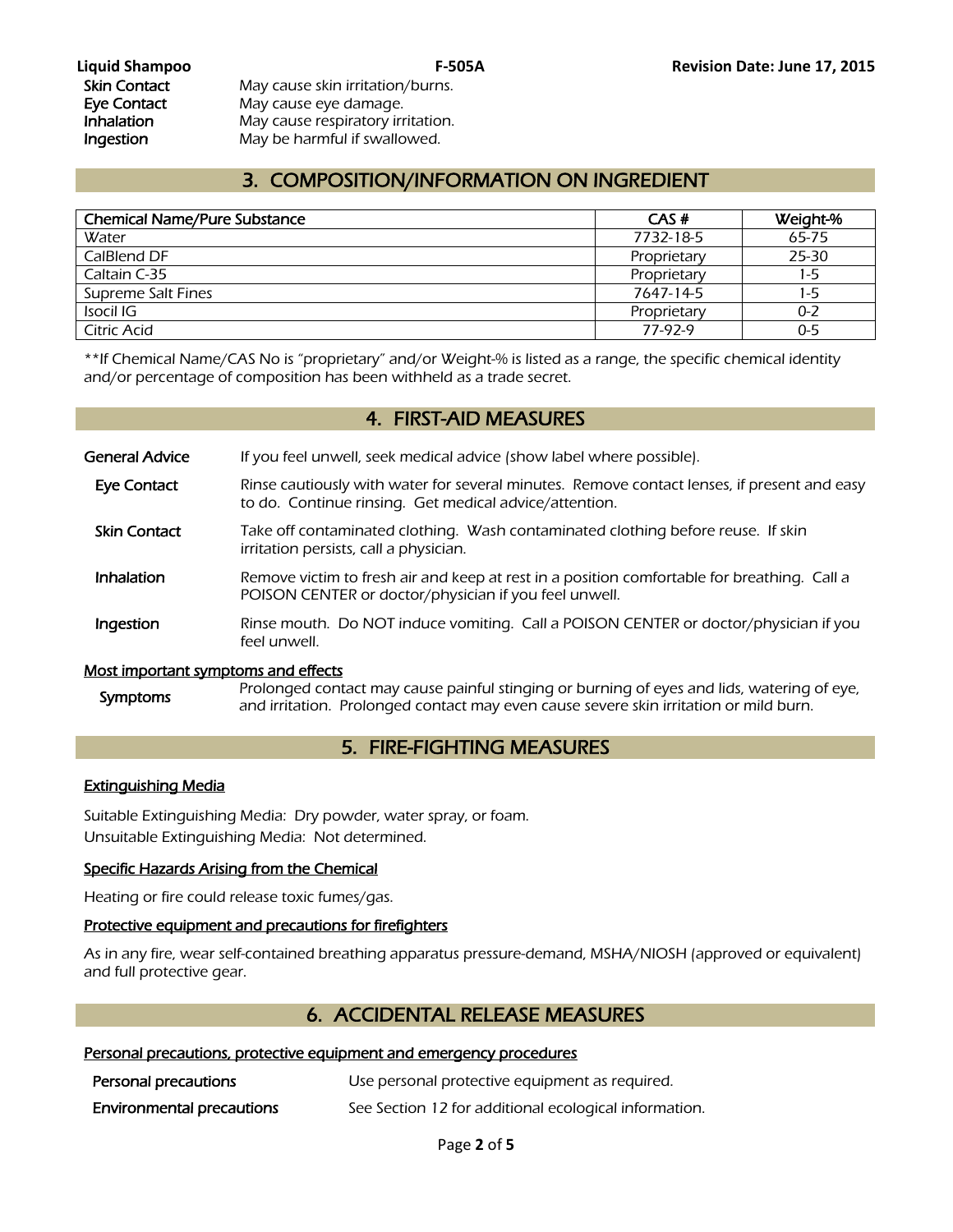# 7. HANDLING AND STORAGE

## Precautions for safe handling

Handle in accordance with good industrial hygiene and safety practice. Use only in well ventilated areas. Do not breathe dust/fume/gas/mist/vapors/spray. Wash face, hands, and any exposed skin thoroughly after handling. Use personal protection recommended in Section 8.

## Conditions for safe storage, including any incompatibilities

Storage Conditions Keep containers tightly closed in a dry, cool and well-ventilated place. Store locked up. Incompatible Materials Not available.

# 8. EXPOSURE CONTROLS/PERSONAL PROTECTION

| <b>Chemical</b> i<br>Name | 71 H                     | <b>OSHA PEL</b>          | NIOSH IDI H              |
|---------------------------|--------------------------|--------------------------|--------------------------|
| $\overline{\phantom{a}}$  | $\overline{\phantom{0}}$ | $\overline{\phantom{a}}$ | $\overline{\phantom{0}}$ |
|                           |                          |                          |                          |

## Appropriate engineering controls

Engineering Controls Apply technical measures to comply with the occupational exposure limits.

#### Individual protection measures, such as personal protective equipment

| Eye/Face Protection                   | Wear approved safety goggles.                                                                                                                                              |
|---------------------------------------|----------------------------------------------------------------------------------------------------------------------------------------------------------------------------|
| Skin and Body Protection              | Wear appropriate clothing to prevent repeated or prolonged skin contact.                                                                                                   |
| <b>Respiratory Protection</b>         | Ensure adequate ventilation, especially in confined areas.                                                                                                                 |
| <b>General Hygiene Considerations</b> | Do not eat, drink, or smoke when using this product. Wash contaminated<br>clothing before reuse. Handle in accordance with good industrial hygiene<br>and safety practice. |

# 9. PHYSICAL AND CHEMICAL PROPERTIES

#### **Appearance**

| <b>Physical State</b><br>Color                                                                                                                                                                                                                                                         | Liquid<br>Clear to slight yellow                                                                                                                                                 | Odor<br><b>Odor Threshold</b> | Raspberry<br>Not Determined |
|----------------------------------------------------------------------------------------------------------------------------------------------------------------------------------------------------------------------------------------------------------------------------------------|----------------------------------------------------------------------------------------------------------------------------------------------------------------------------------|-------------------------------|-----------------------------|
| <b>Property</b>                                                                                                                                                                                                                                                                        | <b>Values</b>                                                                                                                                                                    |                               | Remarks - Method            |
| рH<br><b>Melting Point/Freezing Point</b><br><b>Boiling Point/Boiling Range</b><br><b>Flash Point</b><br><b>Evaporation Rate</b><br>Flammability (Solid, Gas)<br><b>Upper Flammability Limits</b><br><b>Lower Flammability Limits</b><br><b>Vapor Pressure</b><br><b>Vapor Density</b> | $6 - 7$<br>Not determined<br>Not determined<br>Not determined<br>Not determined<br>Liquid-Not applicable<br>Not determined<br>Not determined<br>Not determined<br>Not determined |                               |                             |
| <b>Specific Gravity</b><br><b>Water Solubility</b>                                                                                                                                                                                                                                     | Not determined<br><b>Miscible</b>                                                                                                                                                |                               |                             |
| Solubility in other solvents                                                                                                                                                                                                                                                           | Not determined                                                                                                                                                                   |                               |                             |
| <b>Partition Coefficient</b>                                                                                                                                                                                                                                                           | Not determined                                                                                                                                                                   |                               |                             |
| <b>Auto-ignition Temperature</b>                                                                                                                                                                                                                                                       | Not determined                                                                                                                                                                   |                               |                             |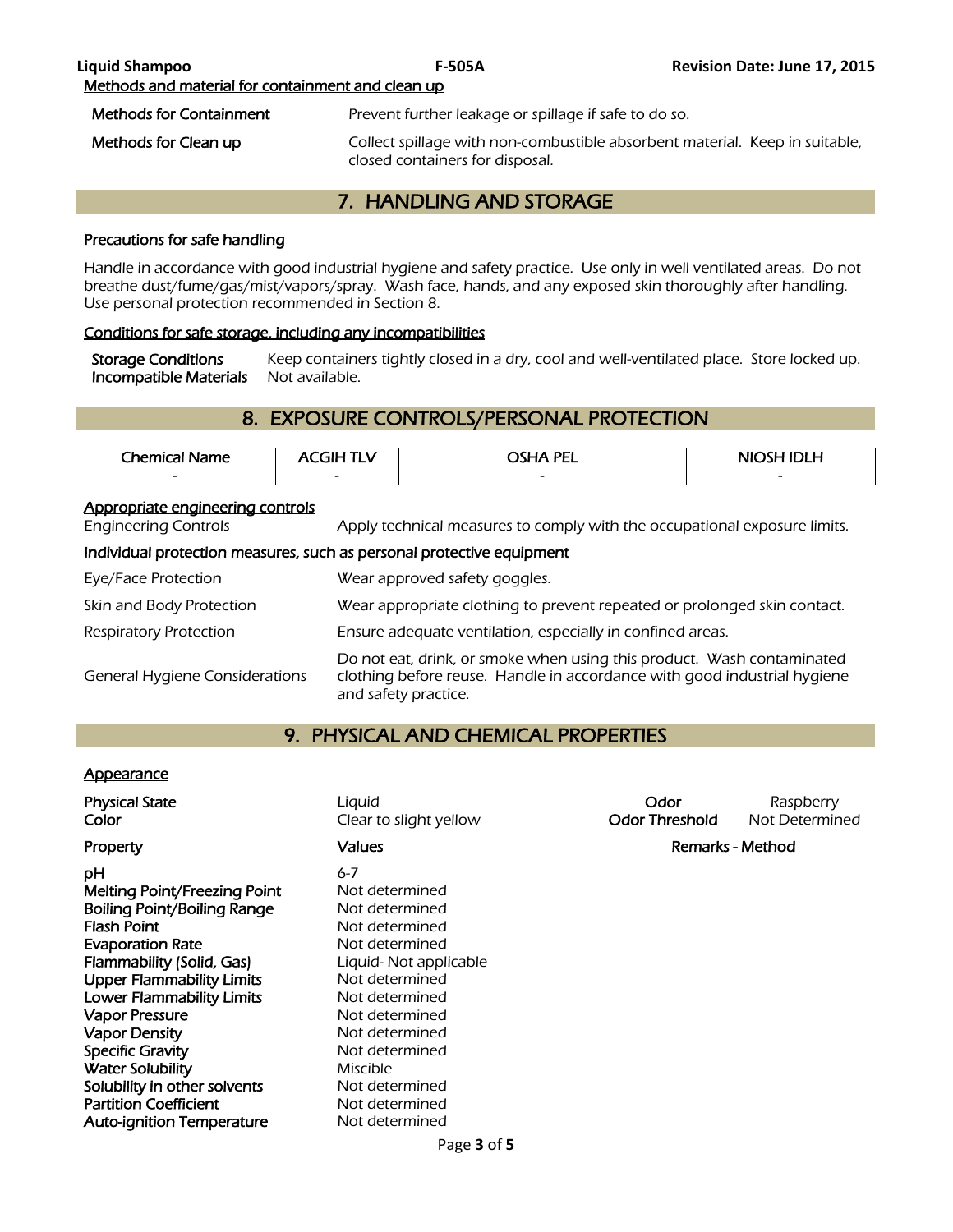# 10. STABILITY AND REACTIVITY

| Reactivity                                        | Not reactive under normal conditions.                                  |
|---------------------------------------------------|------------------------------------------------------------------------|
| <b>Chemical Stability</b>                         | Stable under recommended storage conditions.                           |
| <b>Conditions to Avoid</b>                        | Keep out of reach of children. Temperatures above 130 °F.              |
| Incompatible materials                            | Amines, oxidizing agents, reducing agents.                             |
| <b>Hazardous Decomposition</b><br><b>Products</b> | Hydrogen chloride gas, sulphur oxides, nitrogen oxides, carbon oxides. |
| <b>Hazardous Polymerization</b>                   | Not available.                                                         |

# 11. TOXICOLOGICAL INFORMATION

## Mixture Toxicity

Toxicological data have not been determined specifically for this product.

# 12. ECOLOGICAL INFORMATION

Ecological studies have not been carried out on this product.

| <b>13. DISPOSAL CONSIDERATIONS</b>       |                                                                                     |  |  |  |
|------------------------------------------|-------------------------------------------------------------------------------------|--|--|--|
| <b>Disposal Instructions</b>             | Dispose of in accordance with local/regional/national/international<br>regulations. |  |  |  |
| Hazardous Waste Code                     | Not available.                                                                      |  |  |  |
| Waste from residues / unused<br>products | Can be washed with plenty of water down the drain.                                  |  |  |  |
| <b>Contaminated Packaging</b>            | Dispose of in accordance with local/regional/national/international<br>regulations. |  |  |  |

# 14. TRANSPORT INFORMATION

DOT I.D. Number Not available. DOT Proper Shipping Name Not available. DOT Hazard Classes:

Packing Group Not available. DOT Label Not available.

Note Please see current shipping paper for most up to date shipping information, including exemptions and special circumstances.

US DOT Not regulated as dangerous goods.<br>
Road (ADR) Not regulated as dangerous goods. Not regulated as dangerous goods. Air (ICAO/IMDG) Not regulated as dangerous goods. Sea (IMO/IMDG) Not regulated as dangerous goods.